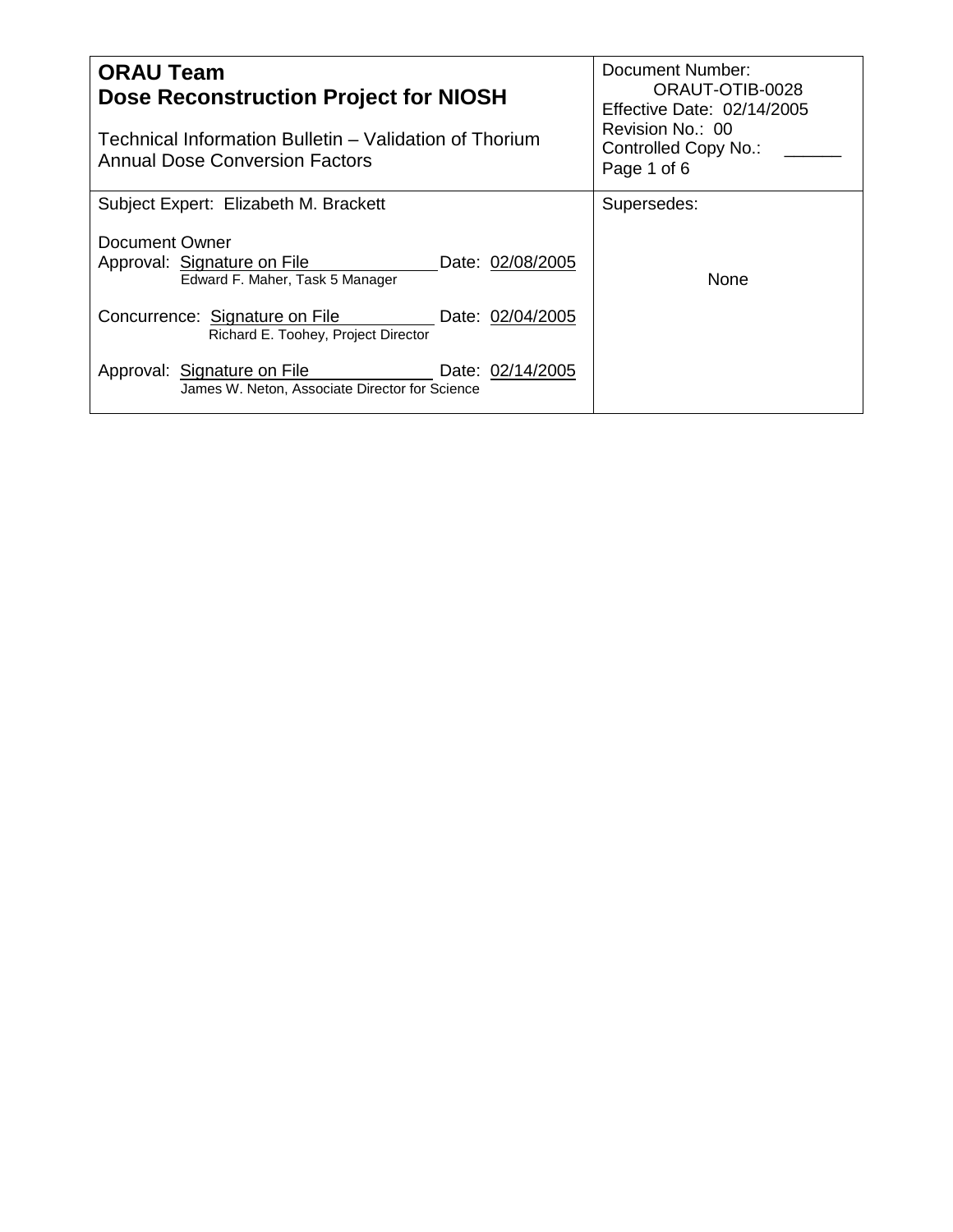| Effective Date: 02/14/2005   Revision No. 00<br>Document No. ORAUT-OTIB-0028<br>$\vert$ Page 2 of 6 |
|-----------------------------------------------------------------------------------------------------|
|-----------------------------------------------------------------------------------------------------|

# **RECORD OF ISSUE/REVISIONS**

| <b>ISSUE</b><br><b>AUTHORIZATION</b><br><b>DATE</b> | <b>EFFECTIVE</b><br><b>DATE</b> | REV.<br>NO. | <b>DESCRIPTION</b>                                                                                                                                                             |
|-----------------------------------------------------|---------------------------------|-------------|--------------------------------------------------------------------------------------------------------------------------------------------------------------------------------|
| <b>Draft</b>                                        | 01/12/2005                      | $00-A$      | New technical information bulletin for the<br>validation of thorium dose conversion factors to<br>be used for internal dose assessment. Initiated<br>by Elizabeth M. Brackett. |
| 02/14/2005                                          | 02/14/2005                      | 00          | First approved issue. Initiated by Elizabeth M.<br>Brackett.                                                                                                                   |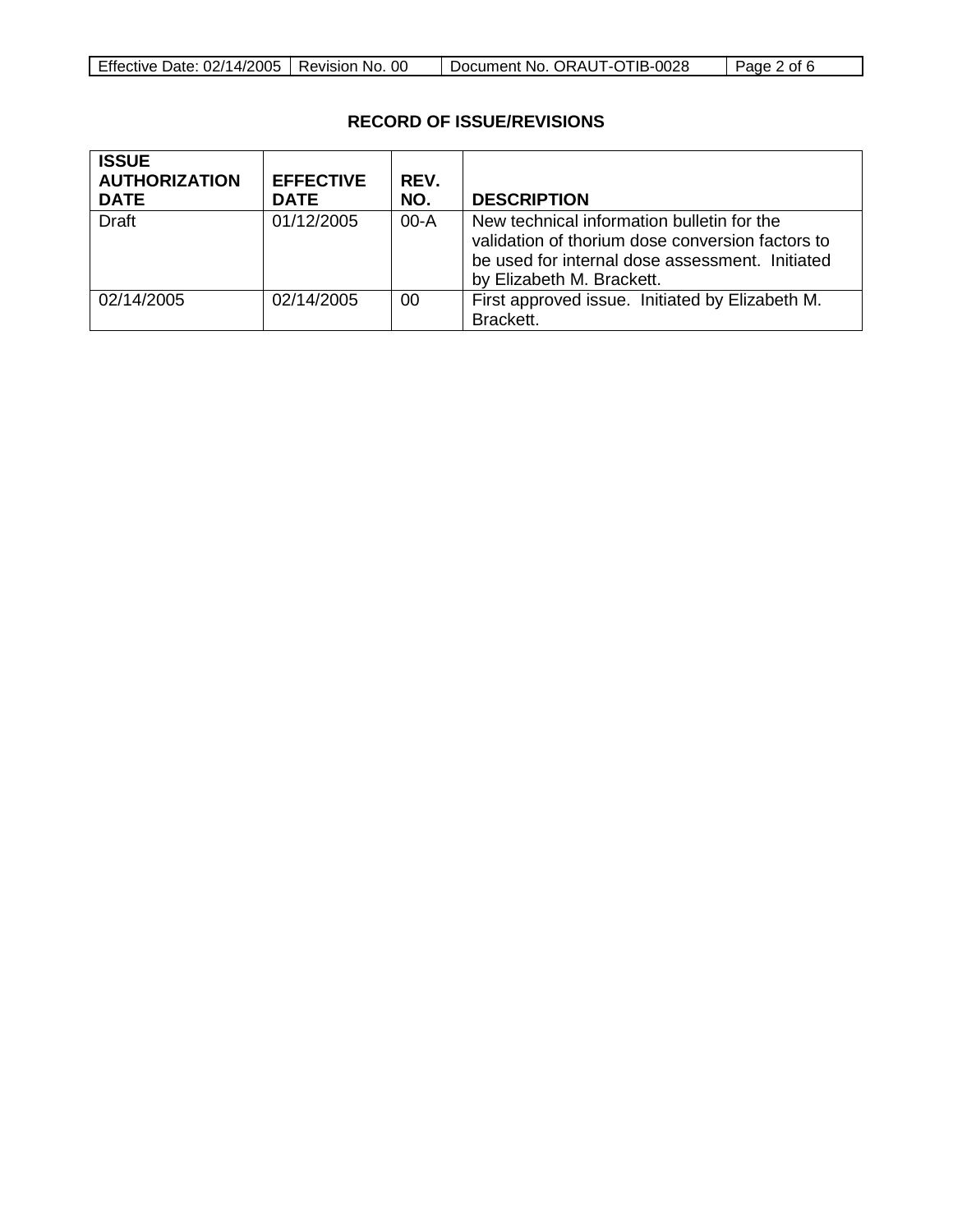| Effective Date: 02/14/2005   Revision No. 00 |  | Document No. ORAUT-OTIB-0028 | Page 3 of 6 |
|----------------------------------------------|--|------------------------------|-------------|
|----------------------------------------------|--|------------------------------|-------------|

#### **1.0 PURPOSE**

This document validates the annual dose conversion factors used for the assessment of <sup>232</sup>Th and  $228$ Th doses.

#### **2.0 BACKGROUND**

The IMBA Expert OCAS-Edition computer program is used for intake and dose assessments by the dose reconstructors on the Oak Ridge Associated Universities Dose Reconstruction Project for the National Institute for Occupational Safety and Health. The program was not designed to emulate independent kinetics for radionuclides with progeny chains, but the International Commission for Radiological Protection (ICRP) assumes independent kinetics for the progeny of several radionuclides. While this does not affect intake calculations, it results in inaccuracies for some of the doses. Dr. Keith Eckerman of the Oak Ridge National Laboratory generated annual dose conversion factor tables to be used in place of the IMBA values when a best estimate is needed. This document validates those values.

#### **3.0 VALIDATION**

Documentation of the dose conversion factors applied in IMBA is detailed in a dose quality assurance appendix to the User Manual (ACJ 2004). Each of the radionuclides in IMBA was benchmarked against the United Kingdom's National Radiological Protection Board's PLEIADES program. PLEIADES has been used extensively by the ICRP to calculate dose coefficients for its various publications. Only committed doses are benchmarked for all radionuclides; committed organ doses calculated using IMBA and PLEIADES are tabulated and compared.

As discussed in Section 2.0, replacement files for the thorium inhalation dose conversion factors were generated for use in cases where a best estimate is required. These files contain annual organ doses for the 65 years following an acute and 1-year chronic inhalation intake of 1 Bq of thorium. These values were validated in a manner similar to that used for the IMBA documentation. The annual organ doses in the replacement files were summed over the first 50 years and compared to the PLEIADES 50-year committed doses reported in the IMBA documentation.

Dose conversion factors from chronic intakes were not included in the IMBA benchmark tabulation. However, while there is some variation between a chronic and acute intake in the annual doses, particularly in the first few years, the 50-year dose from a 1-year chronic intake is almost identical to that from an acute intake of the same magnitude. The replacement file chronic doses were therefore compared to the PLEIADES acute doses for validation purposes.

### **3.1 Th-232**

Results of the <sup>232</sup>Th comparisons are summarized in Tables 3-1 and 3-2. All of the replacement file values are within 5% of the PLEIADES values, with the majority falling within 3%.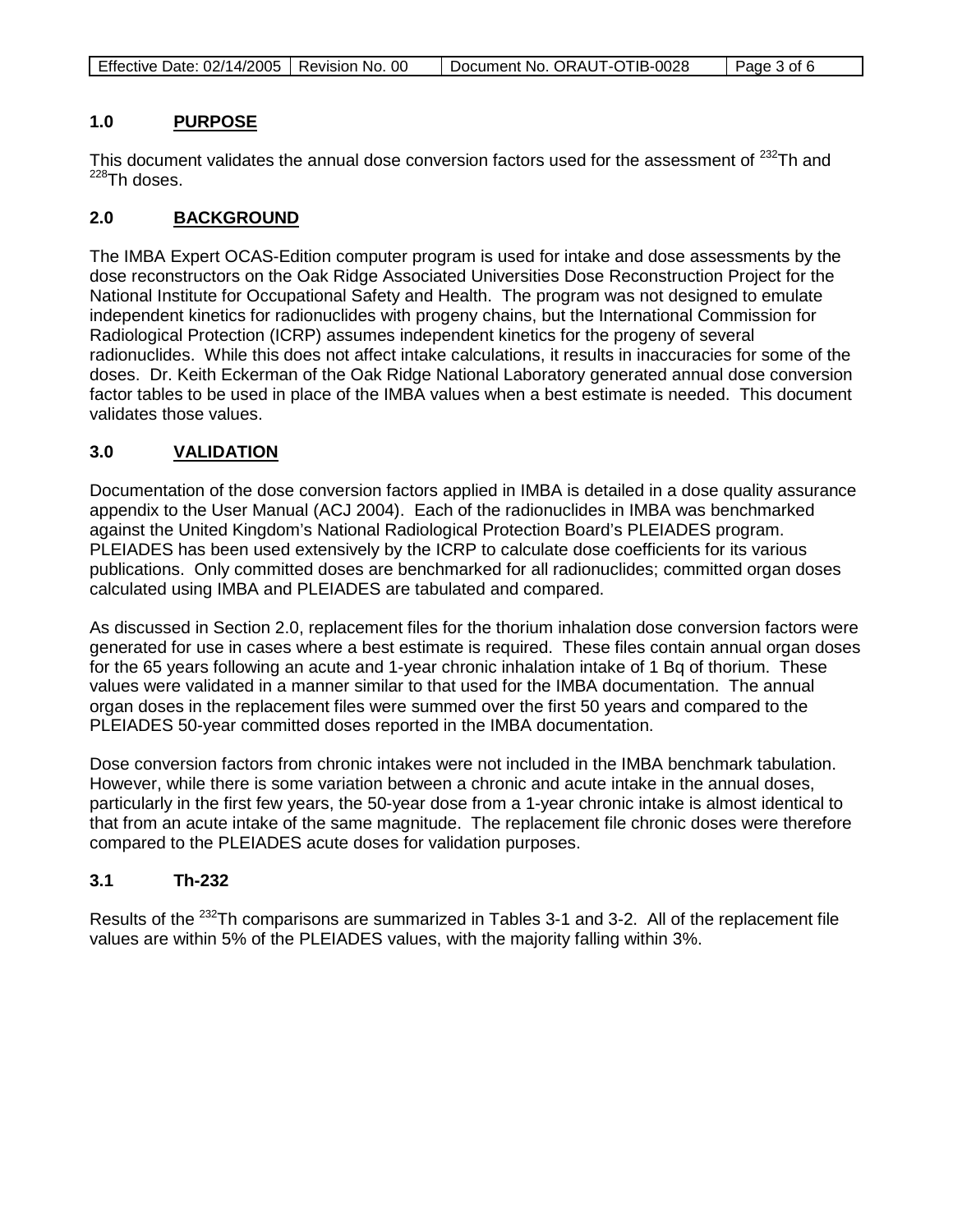| Organ          | Pleiades*<br>(Sv/Bq) | <b>Acute</b><br>(Sv/Bq) | %<br>difference | 1-yr<br><b>Chronic</b><br>(Sv/Bq) | $\%$<br>difference |
|----------------|----------------------|-------------------------|-----------------|-----------------------------------|--------------------|
| Adrenals       | 4.10E-07             | 4.21E-07                | 2.65            | 4.16E-07                          | 1.34               |
| UB Wall        | 4.00E-07             | 4.14E-07                | 3.42            | 4.08E-07                          | 2.09               |
| Bone_Sur       | 1.40E-04             | 1.45E-04                | 3.40            | 1.43E-04                          | 2.37               |
| <b>Brain</b>   | 4.00E-07             | 4.15E-07                | 3.63            | 4.09E-07                          | 2.31               |
| <b>Breasts</b> | 4.10E-07             | 4.20E-07                | 2.37            | 4.14E-07                          | 1.07               |
| St Wall        | 4.10E-07             | 4.17E-07                | 1.68            | 4.12E-07                          | 0.38               |
| SI Wall        | 4.10E-07             | 4.15E-07                | 1.34            | 4.10E-07                          | 0.04               |
| ULI Wall       | 4.30E-07             | 4.40E-07                | 2.23            | 4.34E-07                          | 0.97               |
| LLI Wall       | 4.80E-07             | 4.89E-07                | 1.85            | 4.83E-07                          | 0.66               |
| Kidneys        | 2.40E-06             | 2.41E-06                | 0.55            | 2.39E-06                          | $-0.39$            |
| Liver          | 2.50E-06             | 2.55E-06                | 2.01            | 2.53E-06                          | 1.02               |
| ET1-bas        | 4.70E-07             | 4.84E-07                | 2.97            | 4.78E-07                          | 1.73               |
| ET2-bas        | 1.10E-04             | 1.05E-04                | $-4.50$         | 1.05E-04                          | $-4.12$            |
| LN-ET          | 7.10E-04             | 7.09E-04                | $-0.21$         | 7.02E-04                          | $-1.13$            |
| BBi-bas        | 3.30E-06             | 3.29E-06                | $-0.32$         | 3.31E-06                          | 0.26               |
| <b>BBi-sec</b> | 2.80E-05             | 2.75E-05                | $-1.63$         | 2.78E-05                          | $-0.63$            |
| Al             | 1.70E-04             | 1.68E-04                | $-1.04$         | 1.68E-04                          | $-1.44$            |
| LN-Th          | 2.60E-03             | 2.61E-03                | 0.50            | 2.59E-03                          | $-0.42$            |
| Muscle         | 4.10E-07             | 4.16E-07                | 1.53            | 4.11E-07                          | 0.24               |
| Ovaries        | 1.30E-06             | 1.31E-06                | 0.69            | 1.30E-06                          | $-0.36$            |
| Pancreas       | 4.10E-07             | 4.18E-07                | 2.00            | 4.13E-07                          | 0.69               |
| R Marrow       | 6.10E-06             | 6.28E-06                | 2.90            | 6.22E-06                          | 1.98               |
| Skin           | 4.00E-07             | 4.14E-07                | 3.62            | 4.09E-07                          | 2.29               |
| Spleen         | 4.10E-07             | 4.18E-07                | 2.06            | 4.13E-07                          | 0.75               |
| <b>Testes</b>  | 1.30E-06             | 1.33E-06                | 2.03            | 1.31E-06                          | 0.97               |
| Thymus         | 4.10E-07             | 4.21E-07                | 2.76            | 4.16E-07                          | 1.45               |
| Thyroid        | 4.10E-07             | 4.16E-07                | 1.53            | 4.11E-07                          | 0.24               |
| <b>Uterus</b>  | 4.00E-07             | 4.14E-07                | 3.41            | 4.08E-07                          | 2.08               |
| Lung_66        | 7.70E-05             | 7.73E-05                | 0.36            | 7.71E-05                          | 0.16               |

| Table 3-1: Dose conversion factors for inhalation of 1 Bq type S Th-232 |  |  |
|-------------------------------------------------------------------------|--|--|
|-------------------------------------------------------------------------|--|--|

\* From IMBA documentation (ACJ 2004)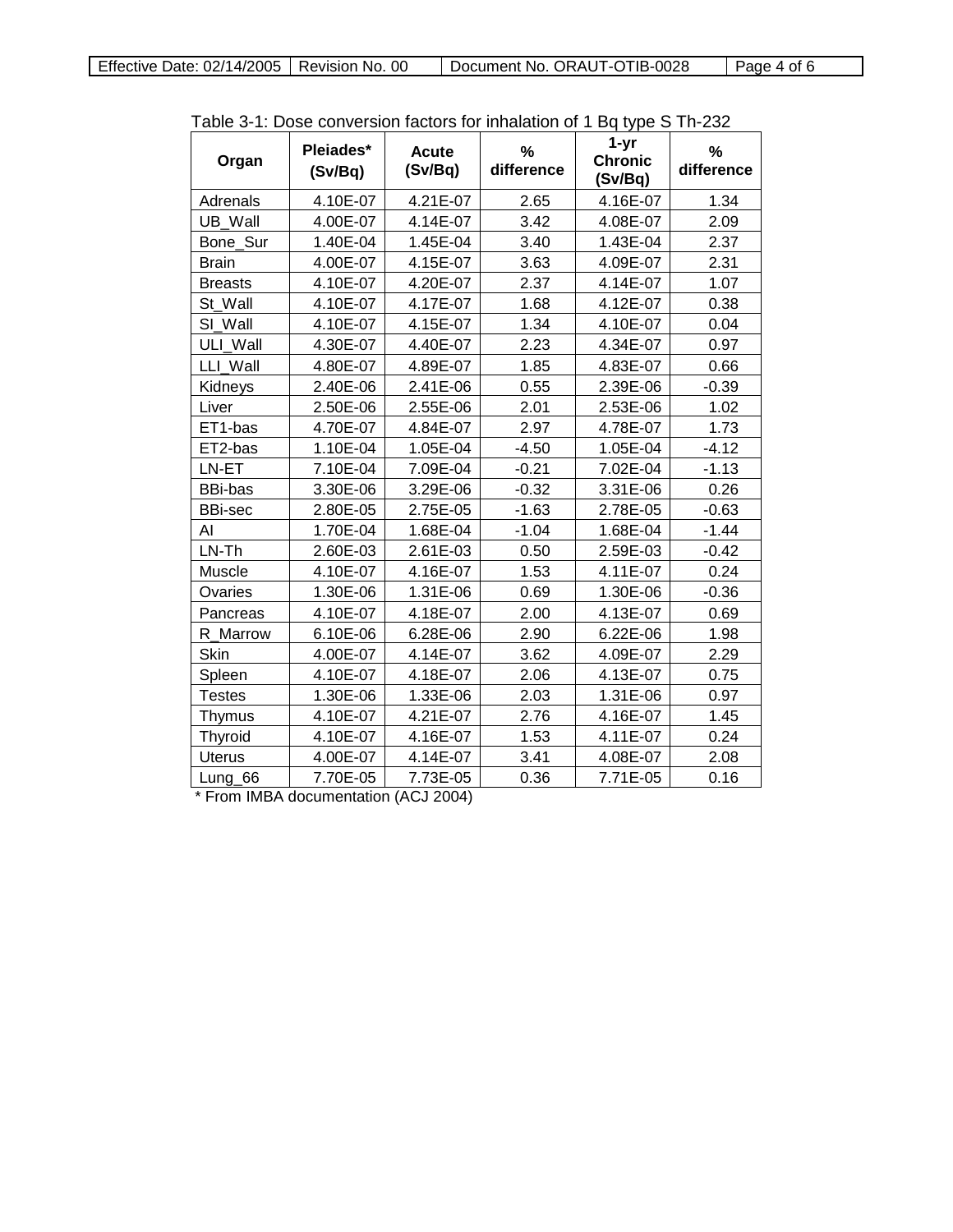| Organ          | Pleiades*<br>(Sv/Bq) | <b>Acute</b><br>(Sv/Bq) | %<br>difference | $1-yr$<br><b>Chronic</b><br>(Sv/Bq) | $\frac{0}{0}$<br>difference |
|----------------|----------------------|-------------------------|-----------------|-------------------------------------|-----------------------------|
| Adrenals       | 4.40E-06             | 4.37E-06                | $-0.63$         | 4.32E-06                            | $-1.81$                     |
| UB Wall        | 4.40E-06             | 4.36E-06                | $-0.89$         | 4.31E-06                            | $-2.06$                     |
| Bone Sur       | 1.50E-03             | 1.45E-03                | $-3.20$         | 1.44E-03                            | $-4.04$                     |
| <b>Brain</b>   | 4.40E-06             | 4.37E-06                | $-0.75$         | 4.32E-06                            | $-1.93$                     |
| <b>Breasts</b> | 4.40E-06             | 4.36E-06                | $-1.02$         | 4.30E-06                            | $-2.20$                     |
| St Wall        | 4.40E-06             | 4.36E-06                | $-0.96$         | 4.31E-06                            | $-2.14$                     |
| SI Wall        | 4.40E-06             | 4.36E-06                | $-0.83$         | 4.31E-06                            | $-2.00$                     |
| ULI Wall       | 4.50E-06             | 4.45E-06                | $-1.03$         | 4.40E-06                            | $-2.20$                     |
| LLI Wall       | 4.60E-06             | 4.64E-06                | 0.82            | 4.58E-06                            | $-0.37$                     |
| Kidneys        | 2.30E-05             | 2.26E-05                | $-1.67$         | 2.24E-05                            | $-2.42$                     |
| Liver          | 2.30E-05             | 2.28E-05                | $-1.02$         | 2.26E-05                            | $-1.87$                     |
| ET1-bas        | 4.40E-06             | 4.37E-06                | $-0.73$         | 4.32E-06                            | $-1.91$                     |
| ET2-bas        | 1.50E-05             | 1.48E-05                | $-1.49$         | 1.48E-05                            | $-1.19$                     |
| LN-ET          | 4.90E-06             | 4.89E-06                | $-0.13$         | 4.85E-06                            | $-1.11$                     |
| <b>BBi-bas</b> | 5.80E-06             | 5.84E-06                | 0.63            | 5.80E-06                            | 0.01                        |
| <b>BBi-sec</b> | 2.40E-05             | 2.43E-05                | 1.18            | 2.44E-05                            | 1.87                        |
| AI             | 1.10E-05             | 1.11E-05                | 1.35            | 1.12E-05                            | 1.47                        |
| LN-Th          | 6.70E-06             | 6.71E-06                | 0.21            | 6.68E-06                            | $-0.29$                     |
| Muscle         | 4.40E-06             | 4.36E-06                | $-0.87$         | 4.31E-06                            | $-2.04$                     |
| Ovaries        | 1.30E-05             | 1.32E-05                | 1.63            | 1.31E-05                            | 0.67                        |
| Pancreas       | 4.40E-06             | 4.36E-06                | $-0.85$         | 4.31E-06                            | $-2.02$                     |
| R Marrow       | 5.70E-05             | 5.74E-05                | 0.68            | 5.70E-05                            | $-0.01$                     |
| Skin           | 4.40E-06             | 4.36E-06                | $-0.98$         | 4.31E-06                            | $-2.15$                     |
| Spleen         | 4.40E-06             | 4.36E-06                | $-0.80$         | 4.31E-06                            | $-1.98$                     |
| <b>Testes</b>  | 1.30E-05             | 1.34E-05                | 3.00            | 1.33E-05                            | 2.04                        |
| Thymus         | 4.40E-06             | 4.36E-06                | $-0.94$         | 4.31E-06                            | $-2.13$                     |
| Thyroid        | 4.40E-06             | 4.36E-06                | $-0.87$         | 4.31E-06                            | $-2.05$                     |
| <b>Uterus</b>  | 4.40E-06             | 4.36E-06                | $-0.90$         | 4.31E-06                            | $-2.08$                     |
| Lung_66        | 1.60E-05             | 1.58E-05                | $-1.22$         | 1.59E-05                            | $-0.77$                     |

Table 3-2: Dose conversion factors for inhalation of 1 Bq type M Th-232

\* From IMBA documentation (ACJ 2004)

## **3.2 Th-228**

Reserved.